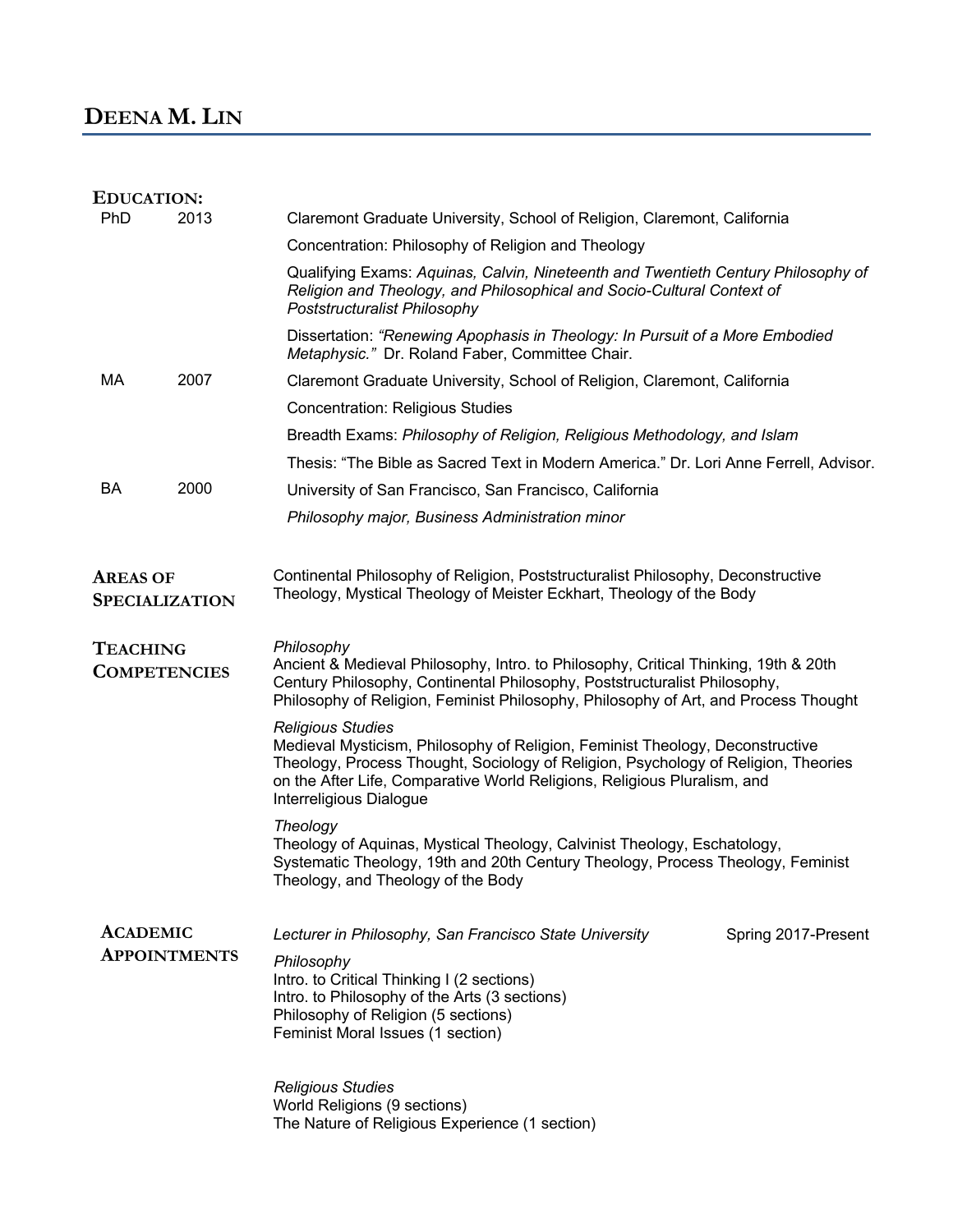|                                                          | Philosophy<br>Feminist Philosophy (2 sections)<br>Intro. to Philosophy (1 section)<br>Intro. to Ancient Philosophy (1 section)<br>Workshop in Critical Thinking (multiple sections every term: 2015-2022)<br>The Birth of Philosophy: The Greeks & Their Legacy (5 sections)<br>Philosophy of Religion (7 sections)<br><b>Religious Studies</b><br>Intro. to Asian Religions (2 sections)<br>Judaism, Christianity & Islam (1 section)<br>Religions of the East (1 section)<br>Religions of the World (1 section)<br>Views of the Afterlife (1 section) |
|----------------------------------------------------------|---------------------------------------------------------------------------------------------------------------------------------------------------------------------------------------------------------------------------------------------------------------------------------------------------------------------------------------------------------------------------------------------------------------------------------------------------------------------------------------------------------------------------------------------------------|
|                                                          | Summer 2018 & 2019<br>Lecturer in Philosophy, City College of San Francisco                                                                                                                                                                                                                                                                                                                                                                                                                                                                             |
|                                                          | Comparative Religions (3 sections)                                                                                                                                                                                                                                                                                                                                                                                                                                                                                                                      |
| <b>BOOKS</b>                                             | Butler on Whitehead: On the Occasion. Roland Faber, Michael Halewood, and<br>Deena M. Lin., Eds. (Lexington Books, 2012).                                                                                                                                                                                                                                                                                                                                                                                                                               |
| <b>ARTICLES</b>                                          | "Welcoming Syrian Life: Recognitions of Immanent Vulnerability" in Roland Faber<br>and Jeremy Fackenthal, Eds., Whitehead and Continental Philosophy in the<br>Twenty-First Century: Dislocations (Lexington Books, 2019).                                                                                                                                                                                                                                                                                                                              |
|                                                          | "Probing Identity: Challenging Essentializations of the Self in Ontology. A Response<br>to Gereon Kopf" in Ingolf Dalferth and Trevor Kimball, Eds., Self or No-Self?:<br>The Debate about Selflessness and the Sense of Self (Mohr Siebeck, 2017).                                                                                                                                                                                                                                                                                                     |
|                                                          | "Response to Jure Zovko: 'Skeptical Faith as an Aspect of Conscious Life'" in Ingolf<br>Dalferth and Michael Rogers, Eds., Skeptical Faith: On Faith, Belief, and<br>Skepticism (Mohr Siebeck, 2012).                                                                                                                                                                                                                                                                                                                                                   |
|                                                          | "Citing the Paradox: Probing the Systematization of Whitehead as Philosopher<br>Subject" in Roland Faber, Brian G. Henning and Clinton Combs, Eds., Beyond<br>Metaphysics? Explorations in Alfred North Whitehead's Late Thought (Editions<br>Rodopi, 2010).                                                                                                                                                                                                                                                                                            |
| <b>BOOK REVIEWS</b>                                      | Review of White Christian Privilege: The Illusion of Religious Equality in America by<br>Khyati Y. Joshi (NYU Press, 2020) in Reading Religion (American Academy<br>of Religion's book review site) (Fall 2021).                                                                                                                                                                                                                                                                                                                                        |
|                                                          | Review of Faith After Doubt: Why Your Beliefs Stopped Working and What To Do<br>About It by Brian D. McLaren (St. Martin's, 2021) in Socio-Historical<br>Examination of Religion and Ministry (SHERM), Vol. 3, Issue 1 (Summer<br>2021).                                                                                                                                                                                                                                                                                                                |
|                                                          | Review of Body and Hope. A Constructive Interpretation of Recent Eschatology by<br>Means of the Phenomenology of the Body by Johanne S. Teglbjærg<br>Kristensen (Tübingen, Germany: Mohr Siebeck, 2013) in Theologische<br>Literaturzeitung (April 2015).                                                                                                                                                                                                                                                                                               |
| <b>PRESENTATIONS</b><br>OF (ORIGINAL)<br><b>RESEARCH</b> | "Embracing Syrian Life: An Intellectual and Political Call to Action," Open and<br>Relational Theologies Panel at the Annual Conference of the American<br>Academy of Religion, Boston, Massachusetts, November 2017.                                                                                                                                                                                                                                                                                                                                   |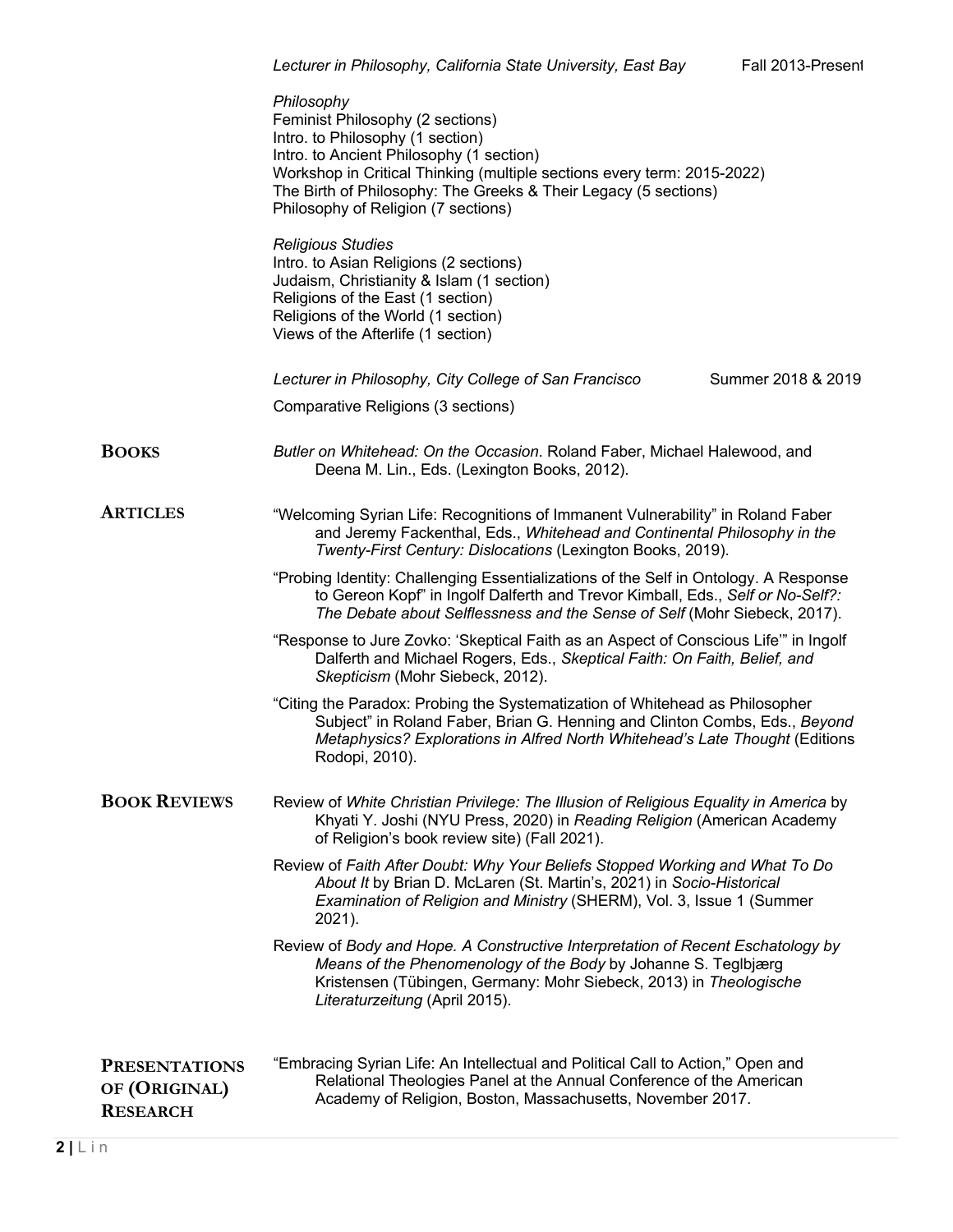|                                         | "Saving Apophaticism: Reviewing Hector's Anti-Metaphysics from Within,"<br>Philosophy of Religion Panel at the Annual Conference of the American<br>Academy of Religion, Chicago, Illinois, November 2012.                                                                                                                                                                                                                                                                                                                                                                                                                       |
|-----------------------------------------|----------------------------------------------------------------------------------------------------------------------------------------------------------------------------------------------------------------------------------------------------------------------------------------------------------------------------------------------------------------------------------------------------------------------------------------------------------------------------------------------------------------------------------------------------------------------------------------------------------------------------------|
|                                         | "Prehending Precarity: Presenting a Social Ontology that Feels Beyond the Frame,"<br>Annual Conference of the Whitehead Research Project, Claremont Graduate<br>University, Claremont, California, December 2009.                                                                                                                                                                                                                                                                                                                                                                                                                |
|                                         | "Reflecting on the Limit: Problematizing Positivity and Going Beyond the Mystical,"<br>Theology and Religious Reflection Panel at the Annual Conference of the<br>American Academy of Religion, Montreal, Quebec, November 2009.                                                                                                                                                                                                                                                                                                                                                                                                 |
|                                         | "Providing Meaning to the Human Experience in Spite of Epistemic Distance,"<br>Annual Conference of the Metanexus Institute, Universidad Pontificia, Madrid,<br>Spain, July 2008.                                                                                                                                                                                                                                                                                                                                                                                                                                                |
| <b>SERVICE TO THE</b><br><b>ACADEMY</b> | Lecture on Pedagogy for the Religious Studies Classroom for Faculty Seminar to<br>Develop Interdisciplinary Religious Studies Minor (funded by National<br>Endowment for the Humanities) at CSU East Bay, Hayward, California, March<br>2018.                                                                                                                                                                                                                                                                                                                                                                                    |
|                                         | Respondent, Self or No-Self?: The Debate about Selflessness and the Sense of<br>Self, Annual Philosophy of Religion Conference, Claremont Graduate<br>University, Claremont, California, February 2015.                                                                                                                                                                                                                                                                                                                                                                                                                          |
|                                         | Respondent, Skeptical Faith. On Faith, Belief, and Skepticism, Annual Philosophy of<br>Religion Conference, Claremont Graduate University, Claremont, California,<br>February 2010.                                                                                                                                                                                                                                                                                                                                                                                                                                              |
|                                         | Respondent, Beyond Metaphysics: Transcontinental Explorations in Alfred North<br>Whitehead's Late Thought, Annual Conference of the Whitehead Research<br>Project, Claremont Graduate University, Claremont, California, December<br>2008.                                                                                                                                                                                                                                                                                                                                                                                       |
| <b>WORK</b>                             |                                                                                                                                                                                                                                                                                                                                                                                                                                                                                                                                                                                                                                  |
| <b>EXPERIENCE</b>                       |                                                                                                                                                                                                                                                                                                                                                                                                                                                                                                                                                                                                                                  |
| 2007-2014                               | Marketing and Advertising, Whitehead Research Project, Claremont, California                                                                                                                                                                                                                                                                                                                                                                                                                                                                                                                                                     |
|                                         | Responsible for creating all promotional materials for the Whitehead<br>$\bullet$<br>Research Project, the events it hosts, as well as design support for the<br>project's website: http://whiteheadresearch.org.<br>Assisted in organizing annual conferences, and focused primarily on<br>designing conference websites and promotional materials.<br>Provided research support for compiling the published and unpublished<br>$\bullet$<br>materials of Alfred North Whitehead for archival purposes.<br>Worked closely with Roland Faber to design his personal website:<br>$\bullet$<br>http://faber.whiteheadresearch.org. |
| 2008-2010                               | Research and Teaching Assistant to Philip Clayton, Provost and Professor of<br>Theology, Claremont, California                                                                                                                                                                                                                                                                                                                                                                                                                                                                                                                   |
|                                         | Provided research assistance for multiple papers, lectures, and books<br>$\bullet$<br>Assisted in researching and assembling course texts for class<br>Constructed multimedia presentations for use in class as well as conference<br>$\bullet$<br>appearances<br>Assisted in organizing intermittent conferences throughout the year.<br>Coordinated his meetings and speaking engagements.                                                                                                                                                                                                                                     |
|                                         |                                                                                                                                                                                                                                                                                                                                                                                                                                                                                                                                                                                                                                  |